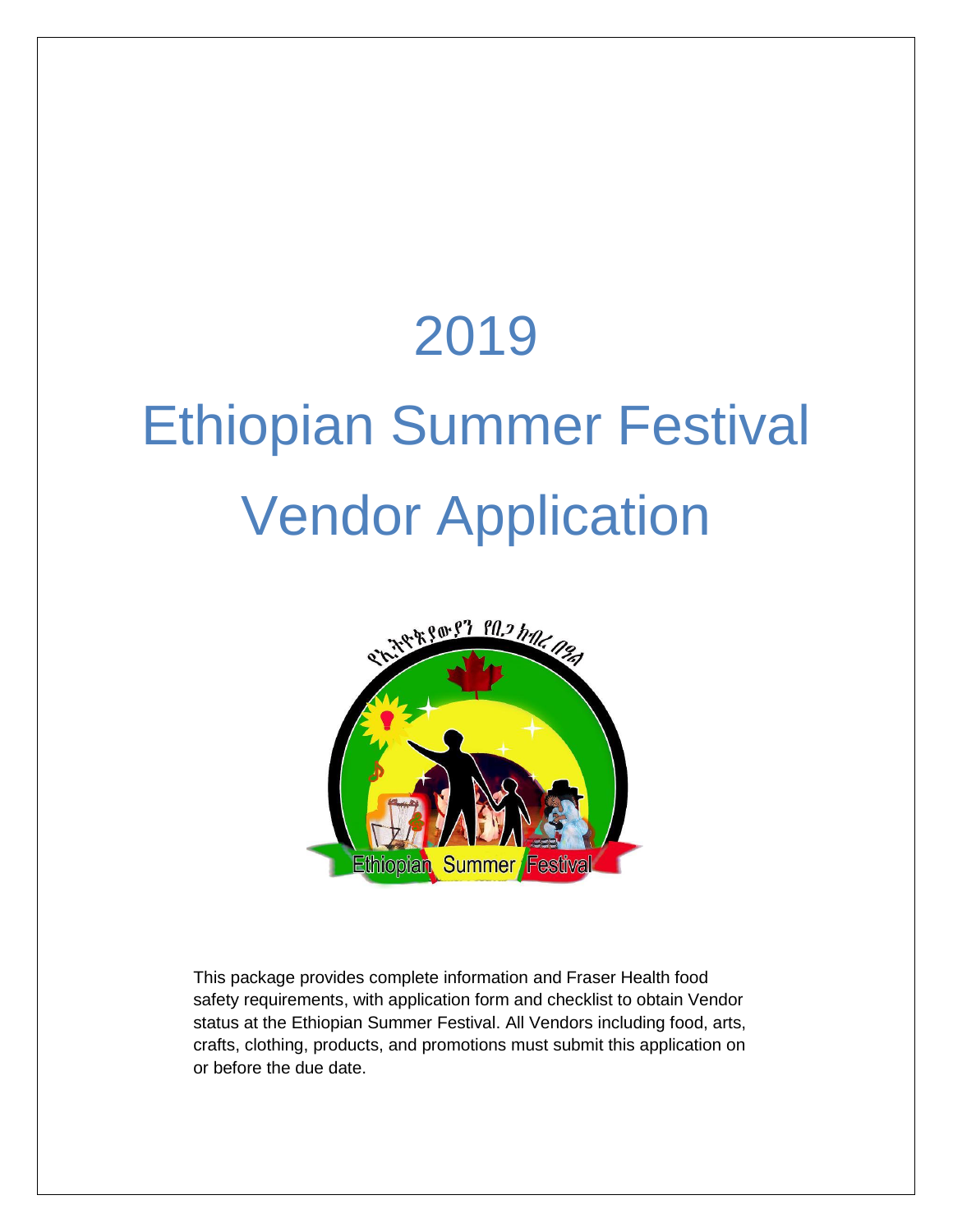## **Ethiopian Summer Festival**

Ethiopian Summer Festival is one of Metro Vancouver's summer attractions. The event organized by the Ethiopian Community Association of BC (ECA) features cultural music and dance on stage; it has a food fair featuring Ethiopian and other cuisines. It also displays various products, arts and crafts. This event draws more than 3,000 attendees each year. Ethiopian Summer Festival is open to all ages, its wheelchair accessible and located close to public transit routes.

## **Vendor Information**

Please carefully read, complete the forms, and sign all applicable documents. Applications are processed on first come basis and incomplete applications could cause delay in obtaining your Vendor Status. Please select and provide the booth size that meets your need, since all your activities must be contained within your space. The location of your vendor booth will be determined on the Festival day through a random draw process. As the event is intended to bring everyone by respecting our diversity, vendors' applications that the committee perceives to be not in line with this objective of ECA will not be accepted.

## **Vendor Deadlines**

- Vendor Application deadline: **June 6, 2019**
- Temporary Food Services Application deadline: June 15, 2019
- All applicable Insurance Document deadline: June 30, 2019
- Booth location draw: Saturday July 6, 2019 at 0700 AM
- Festival day setup: Saturday July 6, 2019 at 06:00 AM
- Festival day take down: Saturday July 6, 2019 at 8:00 PM

## **Vendor Rates**

| <b>CATEGORY</b>      | <b>TENT TYPE</b> | <b>DIMENSIONS</b> | <b>TABLES</b> | <b>RENTAL</b> | <b>DAMAGE</b><br><b>DEPOSIT</b> |
|----------------------|------------------|-------------------|---------------|---------------|---------------------------------|
| Food                 | Large            | 10' x 20'         |               | \$400         | \$200                           |
| Product, Arts,       | Regular          | $10' \times 10'$  |               | \$200         | \$100                           |
| Crafts, Clothing and |                  |                   |               |               |                                 |
| Promotion            |                  |                   |               |               |                                 |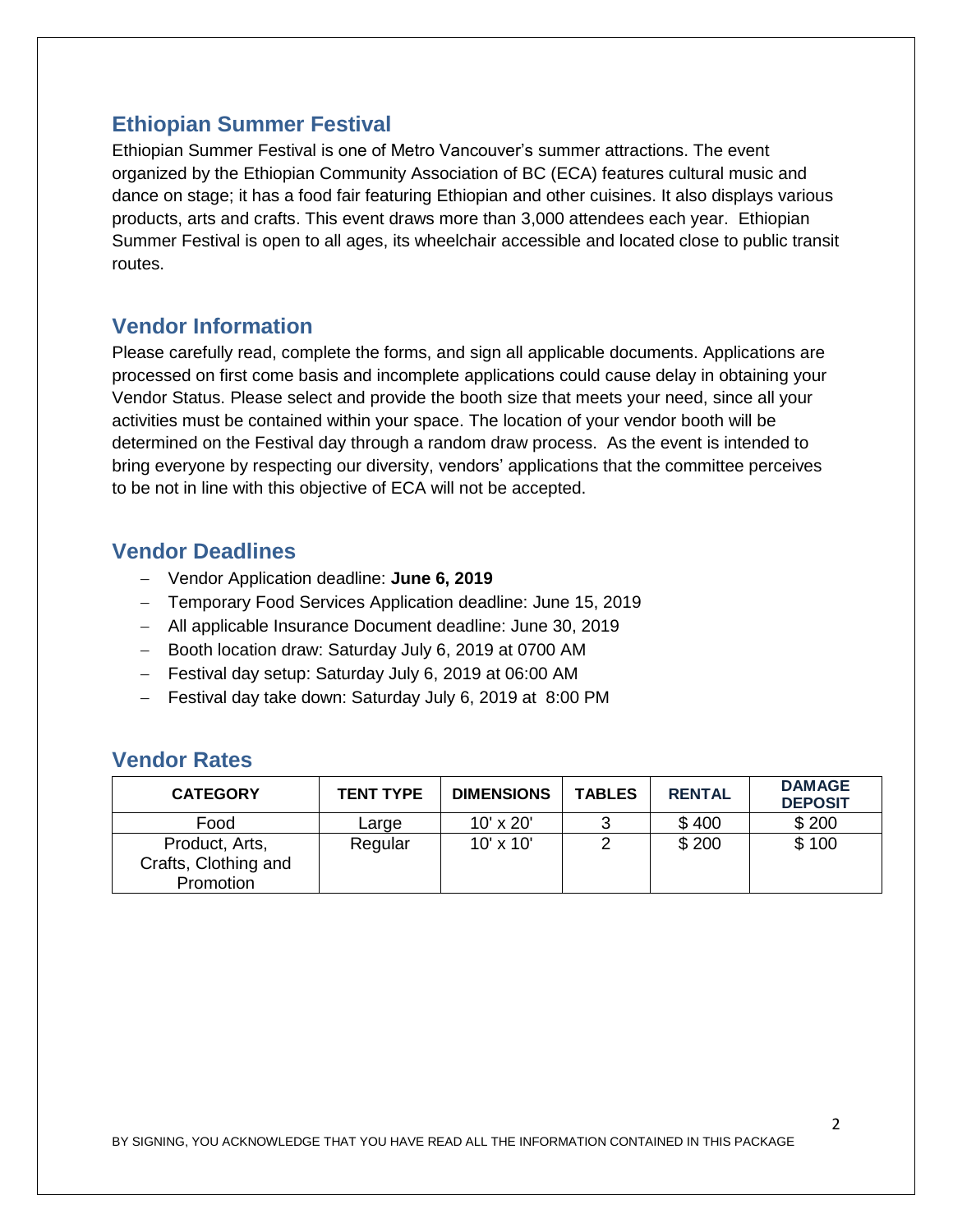## **Vendor Application Form**

| Applicant's Name: |  |
|-------------------|--|
| Company Name:     |  |
| Address:          |  |
|                   |  |
| Mobile Phone:     |  |
|                   |  |
| E-mail:           |  |

## **Vendor Type**

□ FOOD □ PRODUCTS □ PROMOTIONS

| <b>Rental Fee</b> |  |
|-------------------|--|
| Deposit           |  |
|                   |  |

| <b>Total Enclosed</b> |  |
|-----------------------|--|
|                       |  |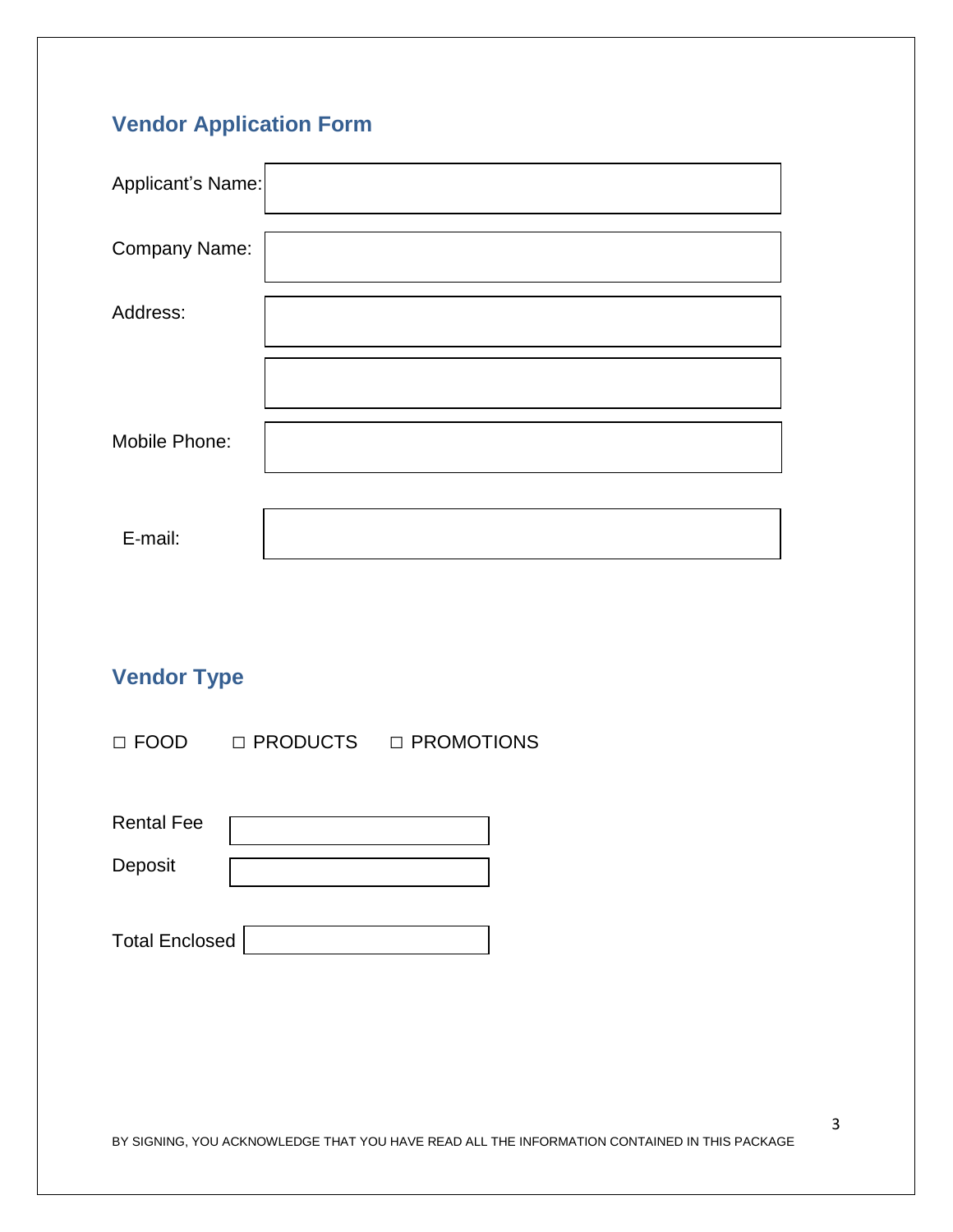## **Product List**

Please list all the items you are bringing to Ethiopian Summer Festival; including food menu, products, arts, crafts, clothing, promotional, sampling...etc.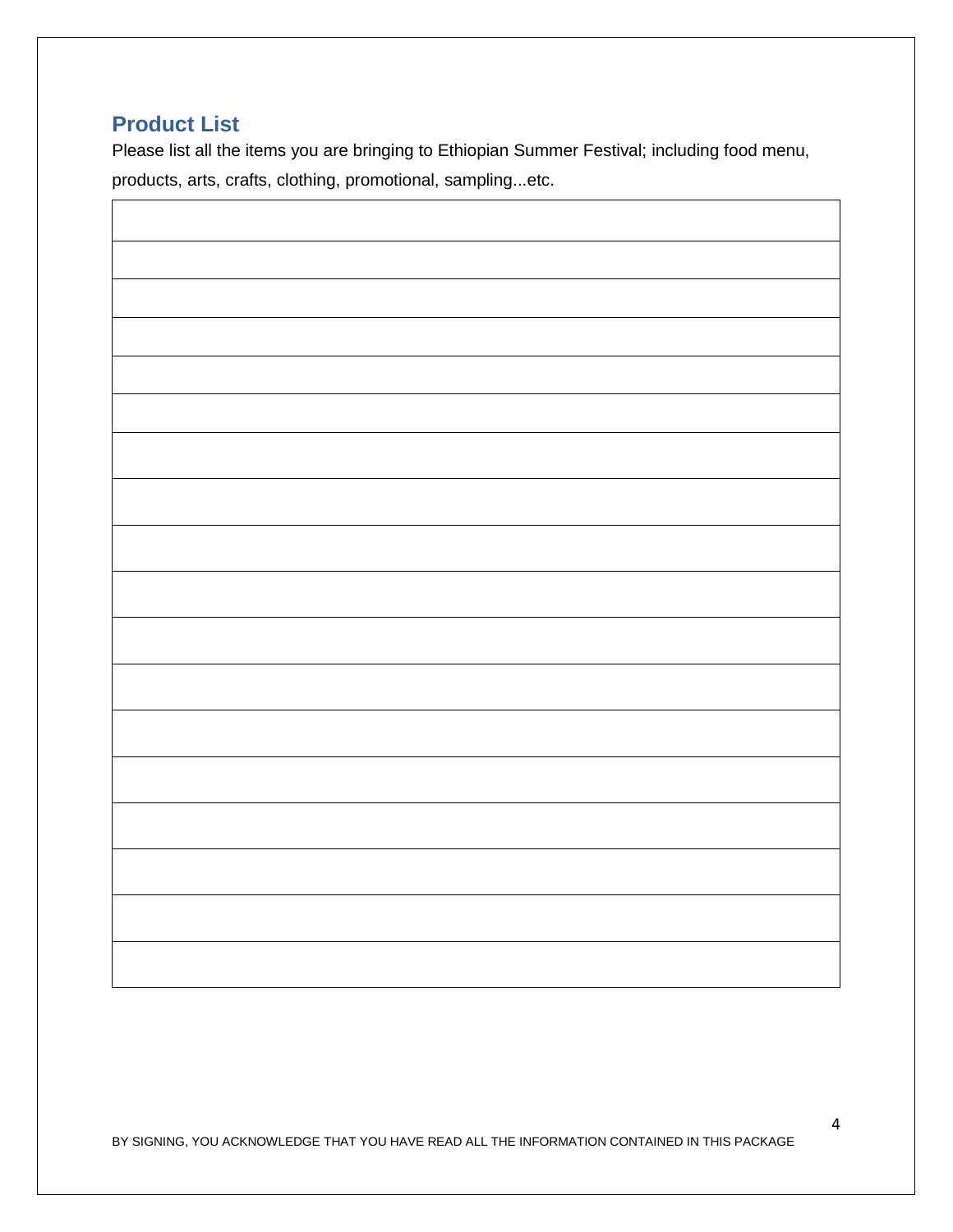## **Vendor Agreement**

The Ethiopian Summer Festival Organizing Committee will endeavor to provide a fair evaluation of all applications. In selecting participants, criteria may include menu items, past history, the promptness of application arrival, and the nature of the activity and accommodations availability. The Ethiopian Summer Festival Organizing Committee reserves the right to deny acceptance of any applicant if previous experience or other factors warrant exclusion.

*As a participant of Ethiopian Summer Festival, I fully understand and agree to the following:* I recognize and acknowledge that I assume full risk of any injury, property damage or loss, which I may sustain because of my participation in and all activities, connected with or associated with my participation in the Festival. I understand that I should carry my own insurance and I agree to waive and relinquish all claims I may have against the Ethiopian Community Association, the Ethiopian Summer Festival Organizing Committee, the City of Burnaby, and all associated sponsors, staff and agents from any and all claims, resulting from injuries, damage, or loss caused by, arising out of, connected with, or in any way associated with the activities of the Festival.

I agree to provide a specified list of all menu items I plan to sell, and I acknowledge that I may not be permitted to sell each of the items I submit. I understand that I must comply with all Fraser Health regulations pertaining to food sales at special events. I understand that failure to comply with these regulations may result in being asked to leave the Ethiopian Summer Festival, forfeiting all fees I have paid.

I agree that I am responsible for the transportation, set up and sale of my products. I agree to pay all the necessary fees set forth in this application. I understand that my checks will be deposited upon my application's arrival. I understand that if I am not accepted into the Ethiopian Summer Festival, or would like to withdraw from the festival, I will receive a refund. I understand that cancellation must be made in writing and must be postmarked, emailed, no later than 30 business days; and after that date, absolutely no refunds will be considered. I understand I will receive no refund if the festival is cancelled due to unexpected circumstances.

I agree that I am responsible to have the space provided for my tent to be cleaned at the end of the festival or risk forfeiture of my damage deposit. I agree to be present for the entire duration of the Festival. I agree to conduct all my business i.e. food sale, promotion, distributing reading materials or product samples within the boundaries of the booth I have rented. I will not engage in soliciting sale, offers product sample, or distribute materials by going around the festival perimeters or entrances. I will not engage in such activities that could disturb others; such as, playing loud music or that may contradict with the vision and mission of the Ethiopian Summer Festival. I have read the application and I agree to abide by all rules set forth in this agreement.

| Name:                 |  |  |
|-----------------------|--|--|
| Signature and Date: [ |  |  |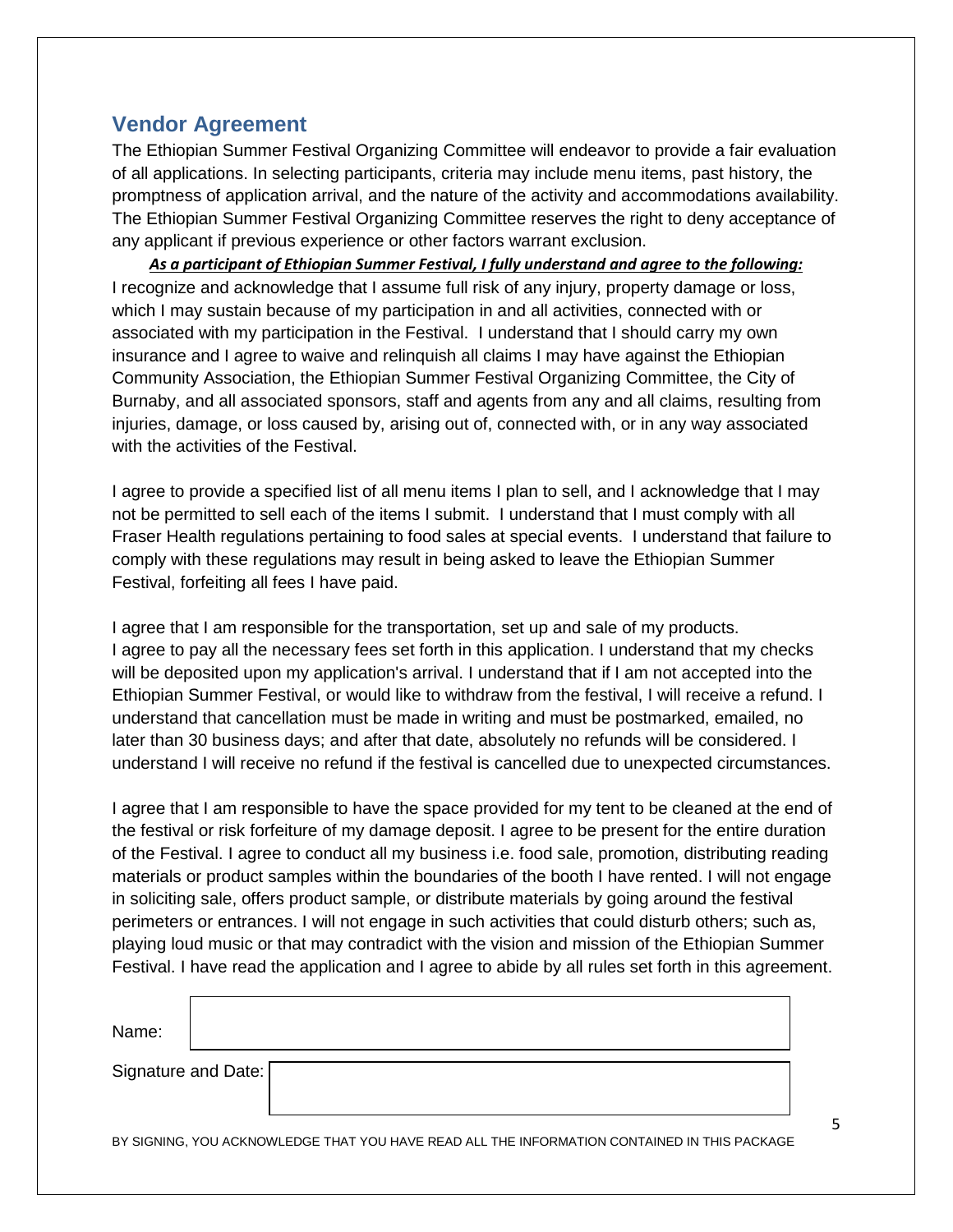## **Rules & Regulations**

#### **Health Department**

All vendors must obtain the "Temporary Food Services License". There will be on‐site inspection on the day of the festival. Food Vendors are also required to secure Food Vendors Insurance.

#### **Fire Department**

All food vendors must supply their own dry‐chemical‐type portable fire extinguisher, having a rating of at least 40‐B.

#### **Event Services**

We will provide power, water, garbage and recycling bins.

#### **Electricity**

Please note we have experienced problems with vendors who have used more power than they initially requested. This trips the breakers and causes many problems and delays that we would like to avoid. To help ensure a smoother and safer event for everyone, please do not overload the circuit. Please also note that every vendor is responsible for covering all cables and wires in his or her booth by using wire mats or covers and any cables or wires running into your booth must be covered. We do not provide extension cords, power bars ....etc. We would suggest for you to bring a minimum of 60-foot extension cord to make sure you have come prepared.

#### **Menus**

On your application, please list all the food items that you are planning to serve. All menu items are subject to review by Fraser Health.

#### **Payments and forms**

Payments and completed application forms can be send to:

Ethiopian Community Association of BC 174 - 2242 Kingsway Vancouver, BC V5N 5X6 [www.vancouverethiopia.com](http://www.vancouverethiopia.com/) [info@vancouverethiopia.com](mailto:info@vancouverethiopia.com)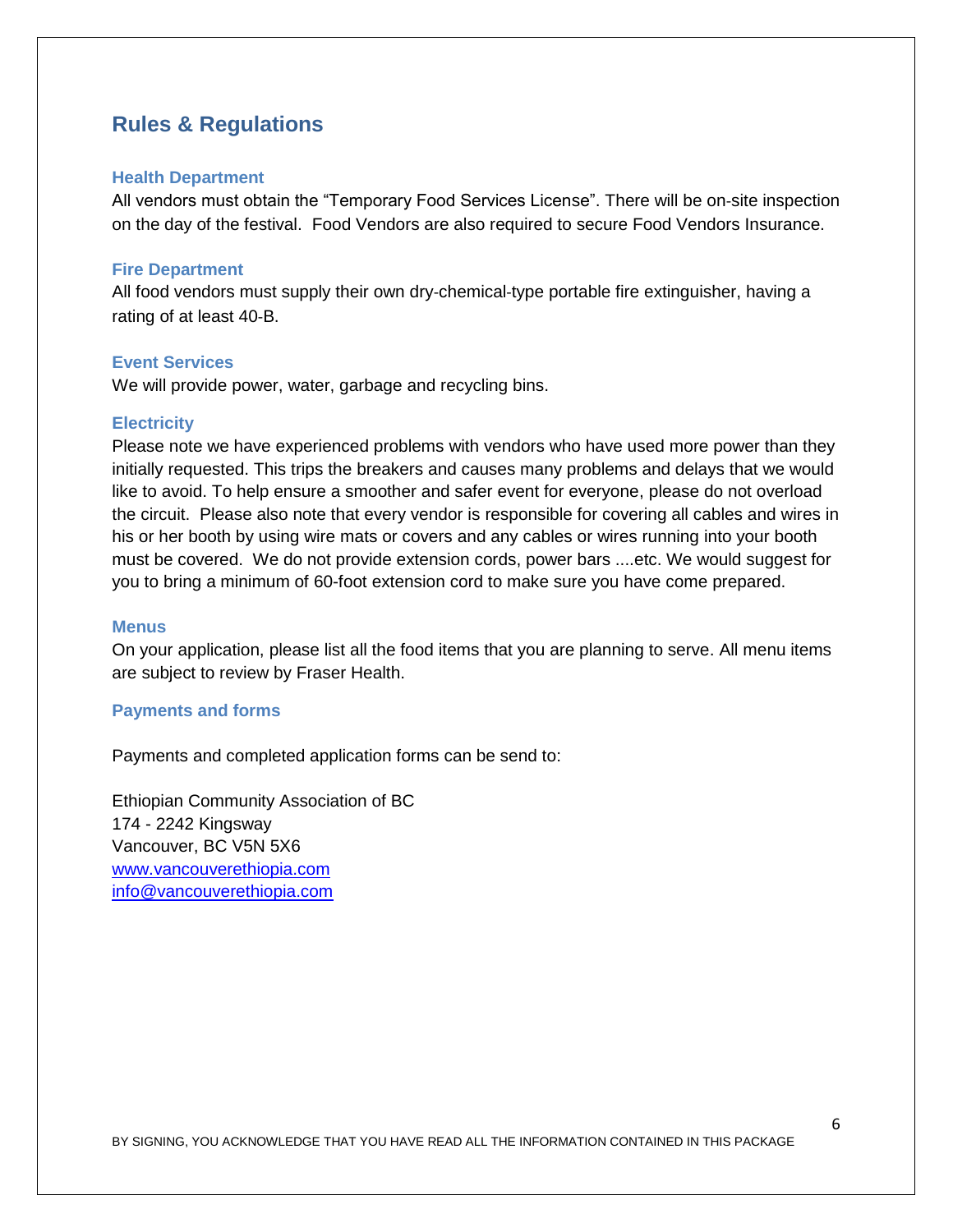## **General Rules**

- Sharing or subletting of space is absolutely prohibited
- No sales are to be conducted outside of the authorized booth
- ECA or the Ethiopian Summer Festival Organizing Committee is not responsible for any equipment, personal property, or any valuables left on site unattended by the vendor.
- Access to the site will only be available to the vendors with the assistance of a representative of Ethiopian Summer Festival organizers
- No drugs or alcohol is permitted in the vendor's booth. Violator's right to participate in the event will be immediately revoked and the violator will be asked to leave or be escorted by security

## *Food Vendors*

- The operator of a food booth must attend a pre-event food safety session as requested by Fraser Health.
- Food booths must be set up in a "ready to serve" condition, to be inspected by 10:00 am.
- All food vendors must hold a current health permit for mobile food vendors or a temporary food permit in order to operate.
- All foods must be pre-cut, prepared, and ready for cooking or service when delivered to the event site.
- Accurate thermometers must be available to check the internal food temperatures.
- Food thermometers must be provided for monitoring food temperatures.
- Service of food items will not be allowed without a proper hand wash station. Hand soap, and paper towels must also be provided. The hand wash station must be set up so it is accessible and easy to use.
- If a wiping cloth is provided, it shall be saturated with the proper concentration of approved sanitizer at all times.
- Any solid wastes such as food debris or waste paper must be collected and disposed.
- A clean trash receptacle will be provided in the food booth. All liquid waste must be discharged into an approved wastewater disposal system.
- Fully equipped mobile vendors must operate from an approved location

Important: All Food Vendors must read the attached Fraser Health Food safety information and complete temporary Food Premises application form by the due date. Failure to do so may result in denial of your Vendor Status.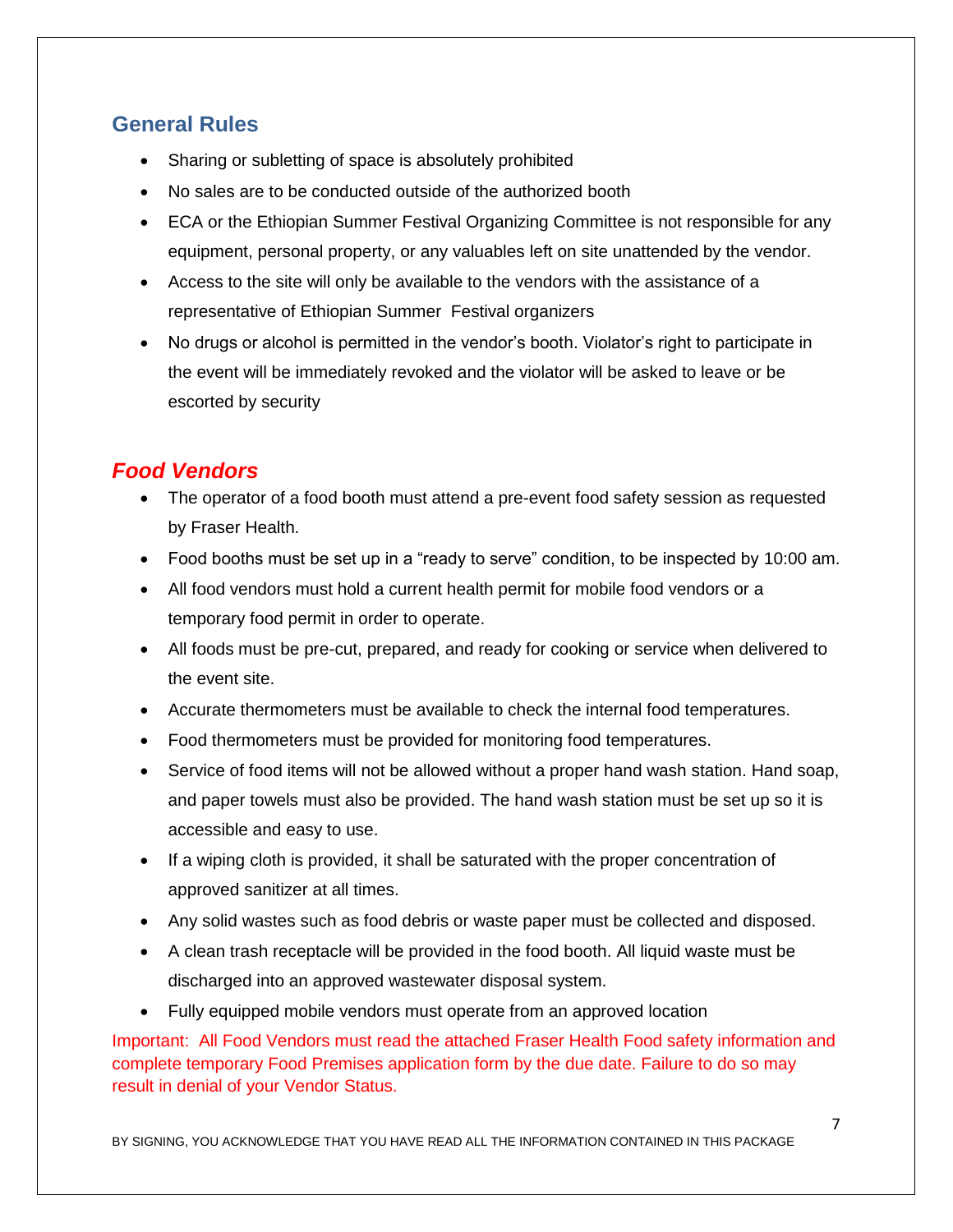

### **Temporary Food Premises Application**

Review and complete all relevant parts of this form

The personal information collected relates directly to and is necessary for program operation per Section 26 of the Freedom of Information and Protection of<br>Privacy Act. If you have any questions about the collection and u

#### Important things to remember

- This application needs to be submitted to the local Health Protection Office at least 14 days before the event.
- Incomplete applications or those submitted after the deadline may not be approved.
- There is No Charge associated with the application.  $\bullet$  .
- You may not serve food without an operating permit or written approval from the Environmental Health Officer (EHO).  $\mathbf{r}$
- This application applies only to premises operating less than 14 days per year. н.
- $\mathbf{r}$ This application does not need to be completed for private events (i.e. weddings, family reunions)

#### Applicants operating a mobile food premises with a Fraser Health or Vancouver Coastal Health approval or operating permit

- Complete only Part A of the application.
- Sign and submit the application to the local Environmental Health Officer.
- Attach a copy of your permit or approval to this application.

#### Part A

| <b>APPLICANT INFORMATION</b>                              |                         |                   |
|-----------------------------------------------------------|-------------------------|-------------------|
| NAME OF INDIVIDUAL / ORGANIZATION OPERATING FOOD PREMISES | <b>TELEPHONE NUMBER</b> | CELL PHONE NUMBER |
|                                                           |                         |                   |
| <b>MAILING ADDRESS</b>                                    | <b>FAX NUMBER</b>       | E-MAIL ADDRESS    |
|                                                           |                         |                   |
| <b>STREET</b>                                             |                         |                   |
| CITY<br><b>PROVINCE</b>                                   | POSTAL CODE             |                   |
| NAME OF APPLICANT (IF DIFFERENT THAN ABOVE)               | <b>TELEPHONE NUMBER</b> | CELL PHONE NUMBER |
|                                                           |                         |                   |
| NAME OF PERSON IN CHARGE ON DAY OF EVENT                  |                         |                   |

| <b>EVENT INFORMATION</b>                                          |                                                                       |  |  |
|-------------------------------------------------------------------|-----------------------------------------------------------------------|--|--|
| <b>NAME OF EVENT</b>                                              | NAME OF EVENT COORDINATOR (FOR EVENTS WITH MORE THAN ONE FOOD VENDOR) |  |  |
|                                                                   |                                                                       |  |  |
| NAME OF PREMISES/PROPERTY WHERE EVENT IS HELD (E.G. NAME OF PARK) |                                                                       |  |  |
|                                                                   |                                                                       |  |  |
|                                                                   |                                                                       |  |  |
| ADDRESS (STREET/CITY)                                             |                                                                       |  |  |
|                                                                   |                                                                       |  |  |
|                                                                   |                                                                       |  |  |
| DATE(S) YOU WILL BE OPERATING                                     | HOUR(S) YOU WILL BE OPERATING                                         |  |  |
|                                                                   |                                                                       |  |  |
|                                                                   |                                                                       |  |  |

ary Food Premises Application - rev. May 2010 PrintShop #256372

Environmental Health Services, Health Protection Page 1 of 6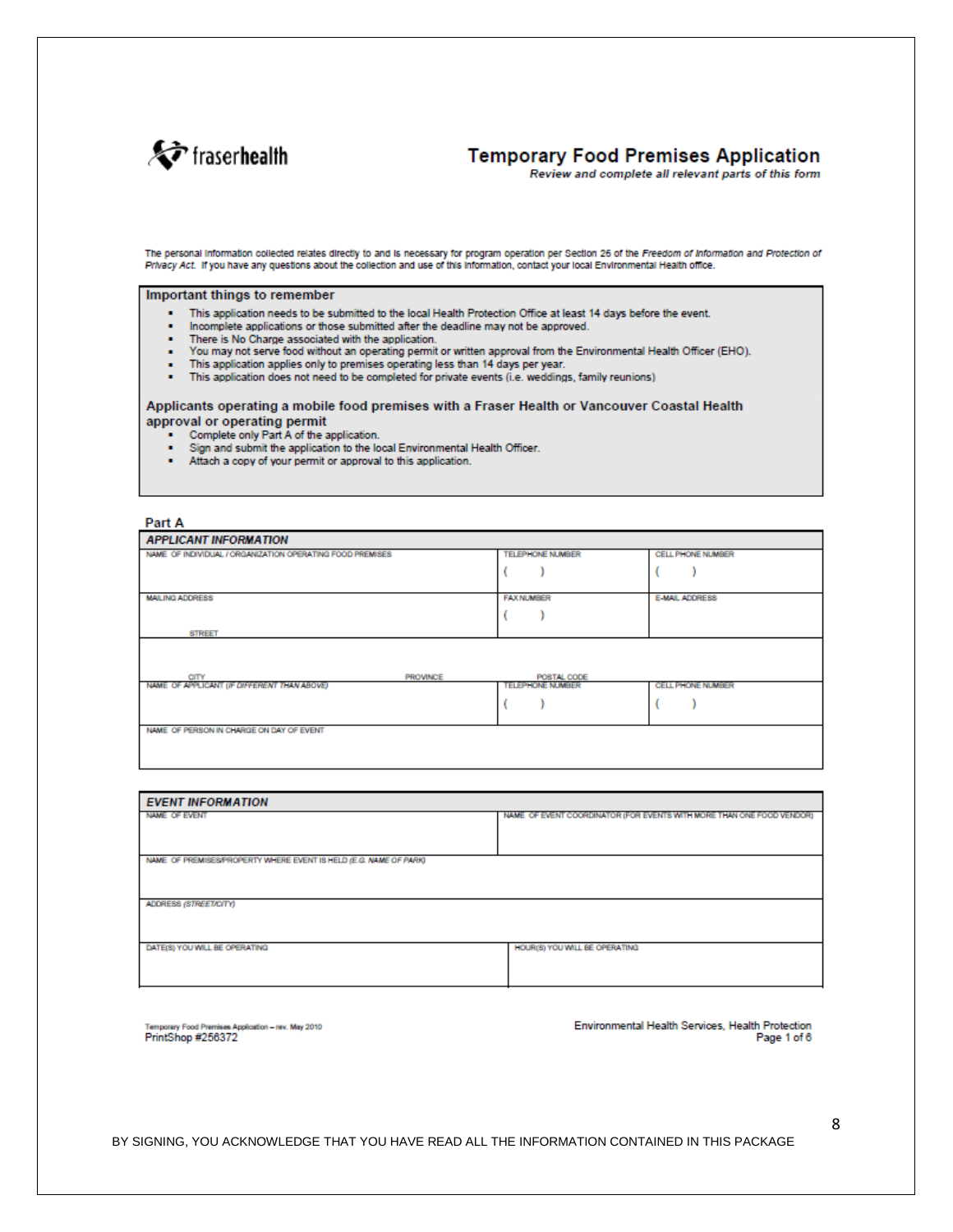

#### **Temporary Food Premises Application**

Review and complete all relevant parts of this form

#### Part B

FOOD SERVICE - All applicants to complete this section

#### **INSTRUCTIONS**

Column A - List all food(s) that will be prepared, served, sold, sampled or given away (include beverages, condiments and all extra ingredients served at the event). If you need more space please add a separate shee

- . Column B List of suppliers. All food needs to be obtained from a commercial food business.
- Column C if food is prepared in advance of the event indicate who will prepare the food and where it will be prepared. Food(s) cannot be prepared or stored at home.

|                  |                          |                                | (Atlach Additional Sheet If Required)         |
|------------------|--------------------------|--------------------------------|-----------------------------------------------|
| <b>Column A</b>  | <b>Column B</b>          | If food is prepared in advance | Column C                                      |
| Food & beverages | <b>Supplier/Producer</b> | Who will prepare food?         | Where is food prepared? (physical<br>address) |
|                  |                          |                                |                                               |
|                  |                          |                                |                                               |
|                  |                          |                                |                                               |
|                  |                          |                                |                                               |
|                  |                          |                                |                                               |

#### Part C

#### PHYSICAL DETAILS - All applicants to complete this section

What type of premises will be used to prepare and/or store food at the site of the event? (check (-) one)

 $\Box$  A temporary food booth (tables & tents)

Name of Facility

- o Self contained mobile food preparation trailer
- $\Box$  Professionally constructed mobile food preparation
	-

cart (e.g. prefabricated hot dog cart)

Premises will be located outdoors

Physical address

Premises will be located indoors

The Environmental Health Officer may require a diagram of your set-up. See Appendix A

o Kitchen located in a building at the event (e.g. church, community hall)

| Part D                             |                                                                                                                                                                           |             |                                                                                                                                                                                                                                                                                                                                                                                                                          |
|------------------------------------|---------------------------------------------------------------------------------------------------------------------------------------------------------------------------|-------------|--------------------------------------------------------------------------------------------------------------------------------------------------------------------------------------------------------------------------------------------------------------------------------------------------------------------------------------------------------------------------------------------------------------------------|
|                                    | OPERATIONAL PLAN - All applicants to complete this section                                                                                                                |             |                                                                                                                                                                                                                                                                                                                                                                                                                          |
|                                    | <b>Equipment for Food Storage, Preparation and Service</b>                                                                                                                |             |                                                                                                                                                                                                                                                                                                                                                                                                                          |
|                                    | How will you do the following?<br>(check (<) one or more option(s) from each category below)                                                                              |             |                                                                                                                                                                                                                                                                                                                                                                                                                          |
| o.<br>o                            | <b>Transport food to event</b><br>Cooler(s) with loa/ loe packs<br>Refrigeration/freezer unit(s)                                                                          | n           | Keep food hot<br>Barbegue<br>Stove/oven                                                                                                                                                                                                                                                                                                                                                                                  |
| о<br>o                             | Insulated container(s) (hot foods)<br>Other and the contract of the contract of                                                                                           | o<br>o      | Insulated containers<br>Chafing dishes<br><b>Other Contracts</b>                                                                                                                                                                                                                                                                                                                                                         |
| Keep food cold<br>o<br>o<br>o<br>o | Refrigeration/freezer unit(s)<br>Cooler(s) with loe packs                                                                                                                 | o           | Foods will not need to be kept hot<br><b>Check temperatures</b><br>Probe thermometer (for foods)<br>$\Box$ Refrigerator thermometer                                                                                                                                                                                                                                                                                      |
| o<br>o<br>о<br>о<br>o              | Prepare / serve foods<br>Utensils (e.g. tongs, spoons)<br>Pots/pans/bowls<br>Cutting board(s)<br>Other and the contract of the contract of<br>Utensils will not be needed | n<br>ם<br>o | Thermometers will not be needed<br>Protect food from contamination<br>Tent/umbrella<br>Food wrap<br>Food storage containers<br>Sneeze quard                                                                                                                                                                                                                                                                              |
| o<br>o<br>о                        | Cook / reheat food<br>Barbegue<br><b>Stove/oven</b><br>Other and the contract of the contract of the contract of the contract of the contract of the contract of the      | ▭<br>o      | Other and the contract of the contract of the contract of the contract of the contract of the contract of the<br>Provide dishware/cutlery for customers<br>Single use (disposable)<br><b>Other Contract Contract Contract Contract Contract Contract Contract Contract Contract Contract Contract Contract Contract Contract Contract Contract Contract Contract Contract Contract Contract Contract Contract Contra</b> |
| o                                  | Foods will not need to be cooked or reheated                                                                                                                              | o           | Dishware/cuttery will not be needed                                                                                                                                                                                                                                                                                                                                                                                      |

256372 - Temporary Food Premises Application - rev. May 2010

Environmental Health Services, Health Protection Page 2 of 6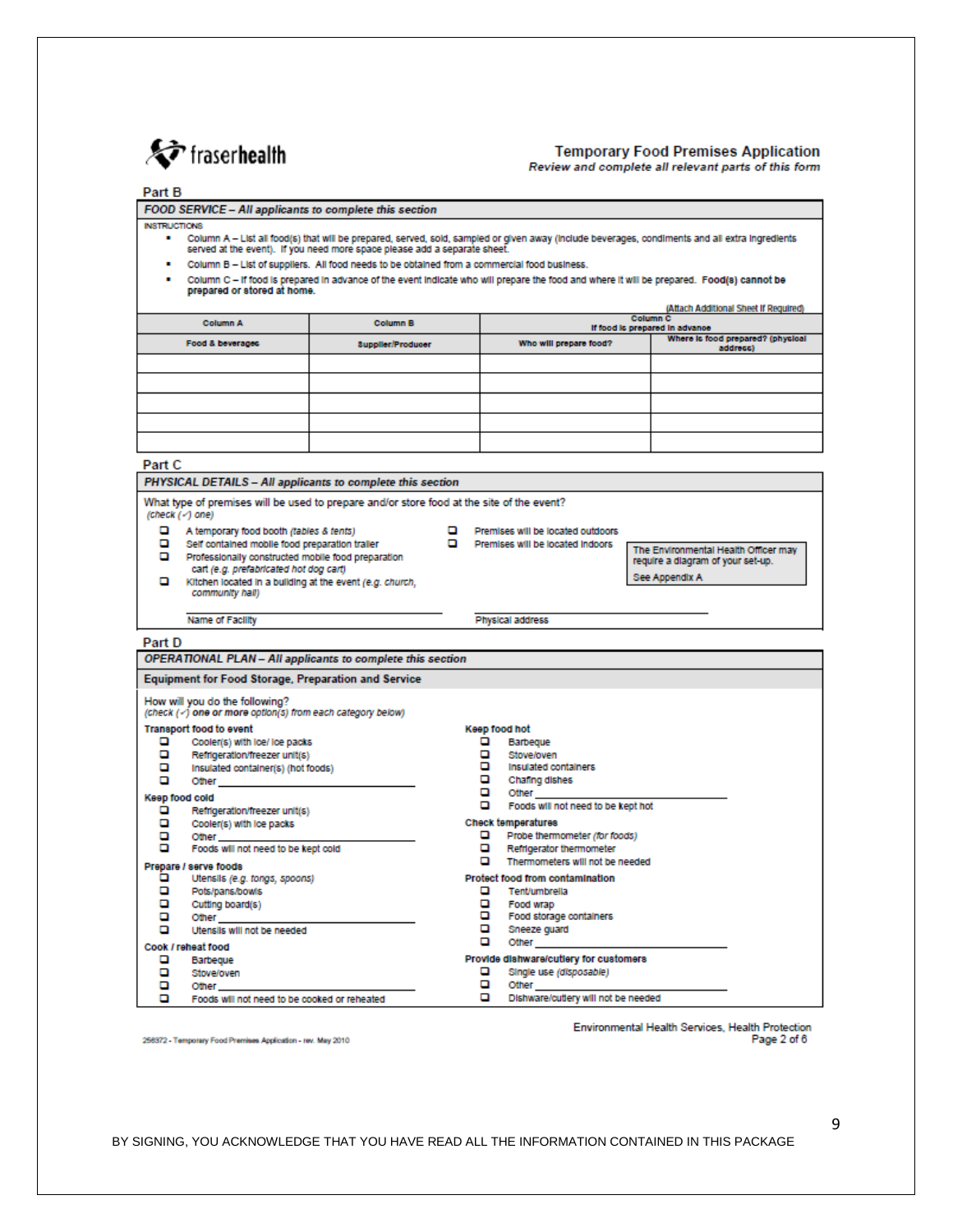

#### **Temporary Food Premises Application** Review and complete all relevant parts of this form

#### **Part D - Continued**

| <b>Utilities</b> |                                                                                                             |                      |                                                                                                                                                                                                                                                                                                                                |
|------------------|-------------------------------------------------------------------------------------------------------------|----------------------|--------------------------------------------------------------------------------------------------------------------------------------------------------------------------------------------------------------------------------------------------------------------------------------------------------------------------------|
|                  | How will you provide the following?<br>(check (-/) one or more option(s) from each category below)          |                      |                                                                                                                                                                                                                                                                                                                                |
| o<br>o           | Water source (for washing hands, cleaning, drinking)<br><b>City water</b><br>Private water source (address) | o<br>o<br>o          | Garbage collection / disposal<br>Garbage cans & haul away<br>Garbage cans & dumpster on-site<br>Other (describe) and a control of the control of the control of the control of the control of the control of the control of the control of the control of the control of the control of the control of the control of the cont |
| o<br>o           | Other<br>Water is not needed                                                                                | o                    | Waste water collection<br><b>Holding tank</b>                                                                                                                                                                                                                                                                                  |
| Power source     |                                                                                                             | o                    | Container / bucket (larger than potable water container)                                                                                                                                                                                                                                                                       |
|                  | Battery                                                                                                     | o                    | Direct connection to existing plumbing                                                                                                                                                                                                                                                                                         |
|                  | Electricity                                                                                                 | o                    | Other (describe)                                                                                                                                                                                                                                                                                                               |
| o<br>o           | Gas / propane<br>Generator                                                                                  | o                    | Waste water collection will not be needed                                                                                                                                                                                                                                                                                      |
| o                | Other                                                                                                       | Waste water disposal |                                                                                                                                                                                                                                                                                                                                |
| o                | Power source is not needed                                                                                  | o<br>o               | <b>City Sewer</b><br>Other                                                                                                                                                                                                                                                                                                     |
|                  |                                                                                                             |                      |                                                                                                                                                                                                                                                                                                                                |

#### **Cleaning, Sanitizing and Hand Washing**

#### What will you use for?

(check (-) one or more option(s) from each category below)

#### **Dishwashing sinks**

- $\Box$ 2 compartment sink with hot and cold running water on-site  $\Box$ Other
- $\Box$ Dishwashing sinks will not be needed

#### Hand washing sinks (select all that apply)

- $\Box$ Portable hand sink with hot and cold running water within<br>filmeters of food preparation area
- o A temporary hand wash station will be set up as per the diagram below
- o Liquid soap and paper towels
- o Other (describe)
- o Hand washing sinks will not be needed

#### How to Set up a Temporary Hand washing Station

This set-up may be considered for only one perishable food.

- . Always wash your hands before starting work and after using the tollet.
- . Wet your hands, lather with soap for 20 seconds, rinse, and dry with paper towel.
- . Ensure you provide enough potable water. At least 25 litres / 5 gallons is recommended.
- . Dispose of wastewater into a sanitary sewer connection only (tollet or laundry sink).



Environmental Health Services, Health Protection Page 3 of 6

256372 - Temporary Food Premises Application - rev. May 2010

- Cleaning and sanitizing equipment
	- Dishwashing detergent
	- $\Box$ Bleach: 2 tablespoon bleach in 1 gallon water or 1 tsp bleach per litre water)
	- $\Box$ Other (describe)
	- $\Box$  Sanitizer is not needed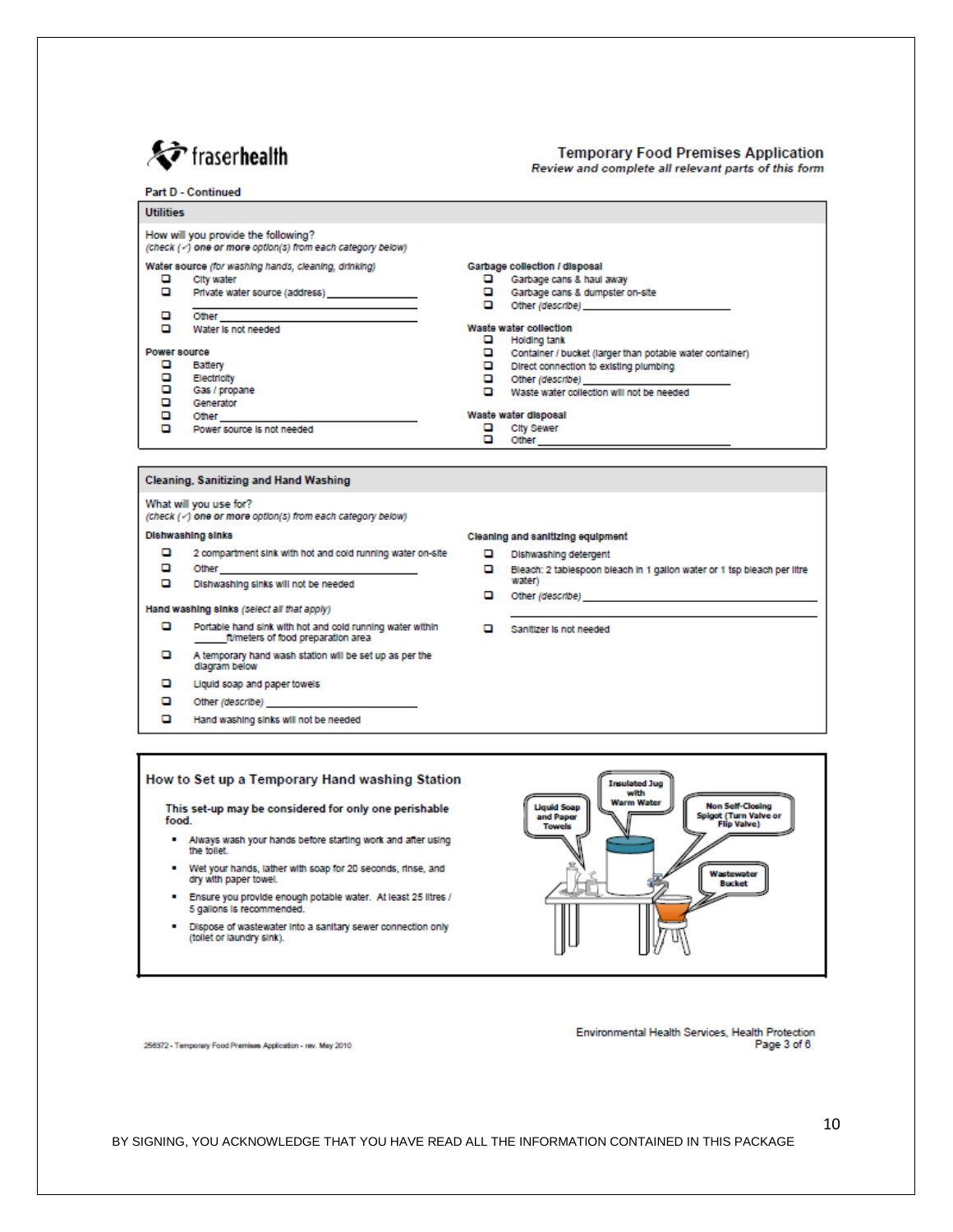

#### **Temporary Food Premises Application** Review and complete all relevant parts of this form

#### Part E

|                                                                                                                                                                                                                                                                                                                                                                                                                                             | SAFE FOOD PREPARATION. SANITATION PROCEDURES AND FOOD HANDLER TRAINING                                                                                                                                                                                                                                                                                                                                                                                                                                                                                                                                                                                                                                                                                                                                                                              |  |  |  |
|---------------------------------------------------------------------------------------------------------------------------------------------------------------------------------------------------------------------------------------------------------------------------------------------------------------------------------------------------------------------------------------------------------------------------------------------|-----------------------------------------------------------------------------------------------------------------------------------------------------------------------------------------------------------------------------------------------------------------------------------------------------------------------------------------------------------------------------------------------------------------------------------------------------------------------------------------------------------------------------------------------------------------------------------------------------------------------------------------------------------------------------------------------------------------------------------------------------------------------------------------------------------------------------------------------------|--|--|--|
|                                                                                                                                                                                                                                                                                                                                                                                                                                             | Note: Complete this section only if you will be preparing food on site on the day of the event.                                                                                                                                                                                                                                                                                                                                                                                                                                                                                                                                                                                                                                                                                                                                                     |  |  |  |
| If you are preparing food at the event you need to provide a written plan that describes how you will make sure food is safe to eat<br>and preparation areas are clean. Depending on the type of food and method of preparation the EHO may approve the use of the<br>Food Safety and Sanitation Procedures listed below or may require the submission of a more detailed "Food Safety Plan" and<br>"Sanitation Plan".                      |                                                                                                                                                                                                                                                                                                                                                                                                                                                                                                                                                                                                                                                                                                                                                                                                                                                     |  |  |  |
| <b>INSTRUCTIONS</b>                                                                                                                                                                                                                                                                                                                                                                                                                         | <b>Food Safety Procedures</b>                                                                                                                                                                                                                                                                                                                                                                                                                                                                                                                                                                                                                                                                                                                                                                                                                       |  |  |  |
|                                                                                                                                                                                                                                                                                                                                                                                                                                             | Review the Food Safety Procedures listed below and check if applicable. The EHO may require more detailed information                                                                                                                                                                                                                                                                                                                                                                                                                                                                                                                                                                                                                                                                                                                               |  |  |  |
| o<br>о<br>o<br>o<br>o<br>o<br>o<br>o                                                                                                                                                                                                                                                                                                                                                                                                        | Cold food will be stored and/or served at less than 4"C (40"F)<br>$\Box$ All food will be obtained/purchased from a commercial food<br>business<br>Food will be cooked and/or reheated to at least 74°C (165°F).<br>$\Box$ Food handlers will wash hands thoroughly before handling foods<br>Hot foods will be served immediately or<br>$\Box$ Food and/or utensils will be protected from contamination<br>Hot foods will be stored at a minimum temperature of 60°C<br>$\Box$ Clean utensils will be used to serve foods<br>$(140"F)$ .<br>If minimum temperatures are not maintained, food will be<br>discarded<br>An accurate probe thermometer will be used to measure hot<br>and cold food temperatures<br>Food temperatures will be checked before food service begins<br>Food temperatures will be routinely checked during food<br>service |  |  |  |
|                                                                                                                                                                                                                                                                                                                                                                                                                                             | <b>Sanitation Procedures</b><br>Food contact surfaces, equipment and utensils will be frequently:                                                                                                                                                                                                                                                                                                                                                                                                                                                                                                                                                                                                                                                                                                                                                   |  |  |  |
| o<br>Washed with dishwashing detergent and warm water<br>o<br>Rinsed with clean water<br>o<br>Sanitzed using the method specified in Part D                                                                                                                                                                                                                                                                                                 |                                                                                                                                                                                                                                                                                                                                                                                                                                                                                                                                                                                                                                                                                                                                                                                                                                                     |  |  |  |
| <b>FOODSAFE Training</b><br>At least one person needs to be present at all times who has successfully completed the FOODSAFE Level I<br>course. Food handlers should have a copy of their FOODSAFE certificate with them during the event.<br><b>INSTRUCTIONS</b><br>- List the name(s) of the person(s) who is/are FOODSAFE certified and will be present during event.<br>- Attach a copy of the FOODSAFE certificate to this application |                                                                                                                                                                                                                                                                                                                                                                                                                                                                                                                                                                                                                                                                                                                                                                                                                                                     |  |  |  |
|                                                                                                                                                                                                                                                                                                                                                                                                                                             | Date of Certificate<br>Name(s) of FOODSAFE certified food handler                                                                                                                                                                                                                                                                                                                                                                                                                                                                                                                                                                                                                                                                                                                                                                                   |  |  |  |
|                                                                                                                                                                                                                                                                                                                                                                                                                                             |                                                                                                                                                                                                                                                                                                                                                                                                                                                                                                                                                                                                                                                                                                                                                                                                                                                     |  |  |  |

256372 - Temporary Food Premises Application - rev. May 2010

Environmental Health Services, Health Protection Page 4 of 6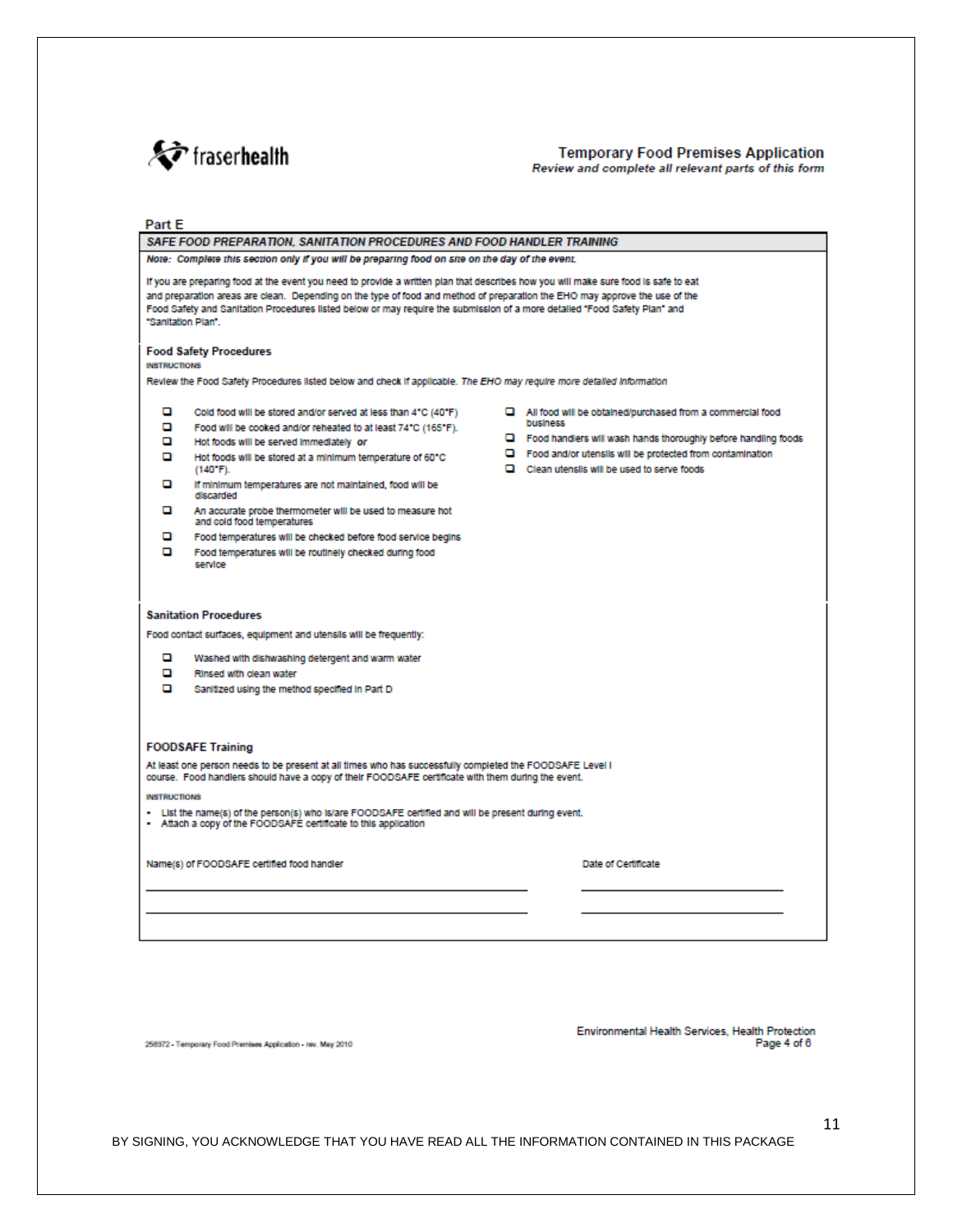

#### **Temporary Food Premises Application** Review and complete all relevant parts of this form

#### Part F **APPLICANT SIGNATURE** Please ensure you have completed the required sections in as much detail as possible. Incomplete information could delay processing of your application. The information I have provided is complete and accurate to the best of my knowledge. I further agree to comply with the provisions of the Food Premises Regulation (BC Reg 210/99) and any requirements of the Fraser Health Authority. **PRINT NAME SIGNATURE** DATE OF APPLICATION idi dh/vear)

| For Office Use Only          |                                                     |                                          |
|------------------------------|-----------------------------------------------------|------------------------------------------|
| п                            | <b>Permit Issued</b>                                |                                          |
| П                            | <b>Approval Issued</b>                              |                                          |
| n                            | Permit/Approval not required<br>(see reasons below) |                                          |
| ı ı                          | Rejected (see reasons below)                        |                                          |
|                              |                                                     | DATE APPLICANT NOTIFIED (day/month/year) |
| <b>Conditions of Permit:</b> |                                                     |                                          |
|                              |                                                     |                                          |
|                              |                                                     |                                          |
|                              |                                                     |                                          |
|                              |                                                     |                                          |
| Reasons:                     |                                                     |                                          |
|                              |                                                     |                                          |
|                              |                                                     |                                          |
|                              |                                                     |                                          |
|                              |                                                     |                                          |
| EHO PRINTED NAME             |                                                     |                                          |
|                              |                                                     |                                          |
| EHO SIGNATURE                |                                                     |                                          |
| DATE (day/month/year)        |                                                     |                                          |

256372 - Temporary Food Premises Application - rev. May 2010

Environmental Health Services, Health Protection Page 5 of 6